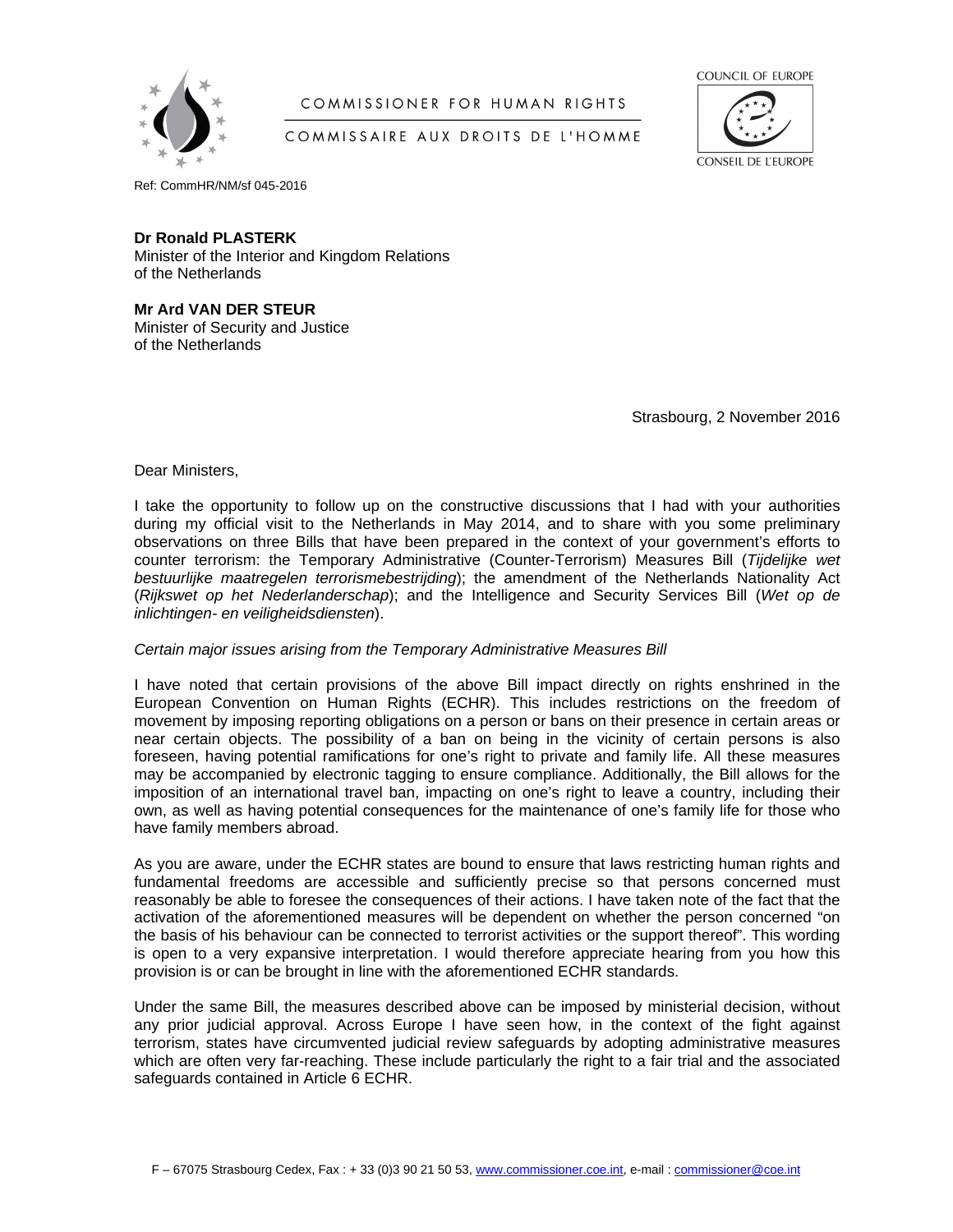Given the seriousness of the above human rights restrictions provided for by the Bill, and that intentional non-compliance is punishable by a custodial sentence of up to one year, I would like to ask you for information on how you intend to safeguard "fair trial" standards in this context. In particular, I would appreciate receiving more information on how "fair trial" standards are preserved in the face of the use of evidence from the security services that cannot be disclosed to the person concerned, which will presumably be the case when the provisions in this Bill are applied. This can put the individual at a very significant disadvantage when challenging the legitimacy of these measures. According to the Strasbourg Court's case law, such proceedings must ensure a sufficient counterbalance to the difficulties that the use of secret evidence poses for the individual (see *A. and others v. the United Kingdom*, judgment of 19 February 2009, paragraph 205). Finally, I would also like you to reflect on comments made by my predecessor, who considered the implications of a proposal very similar to the one now on the table in 2008. He noted, in his 2009 report following his visit to the Netherlands, that a custodial sentence of up to one year in case of non-compliance with reporting duties or area bans was disproportionate.

#### *Revocation of nationality under the amended Nationality Act*

The Bill seeks to amend the Nationality Act so as to make possible the revocation of nationality of Dutch citizens, if on the basis of their behaviour it is apparent that they have joined an organization that the government has put on a list of organizations that are party to an internal or international armed conflict and pose a threat to national security. Revocation can take place by ministerial decision.

Under the 1997 European Convention on Nationality, by which the Netherlands is bound, revocation of nationality is foreseeable in certain cases that are *exhaustively listed* in Article 7, including when a person voluntarily joins a foreign military service or when they engage in a conduct *seriously prejudicial* to the vital interests of the state. However, such revocation should occur in a manner that prevents statelessness and is non-discriminatory on, inter alia, religious or ethnic origin grounds. The principle of non-discrimination also applies to distinctions between nationals, such as those who have acquired nationality by birth and those who have acquired it later.

I have noted that this Bill, like the other one discussed above, has been put forward in the context of your government's Action Programme to combat Jihadism. Although the Bill is formulated in ostensibly neutral terms, relating to persons who have joined any group meeting the above criteria, the context of the Bill would suggest that the actual focus is on those joining islamist extremist groups. The Bill only foresees the revocation of nationality of those possessing dual citizenship, in order to ensure that statelessness is prevented. However, the most recently available data from the Central Bureau of Statistics show that half of all persons with dual nationality hold, in addition to Dutch citizenship, the nationality of only two countries, Morocco and Turkey. These groups are thus likely to be, de facto, primarily affected by the Bill than others. In this light, I would like to ask you for clarification how the Bill can be implemented in a way that would have no adverse repercussions on social cohesion and certain religious or ethnic groups whose members are bound to be affected by these measures.

I have noted that several of the terms in the Bill which are key to triggering the revocation of nationality may be perceived as vague. This includes the phrase "based on his behaviour" and the definition of "joining" an organization posing a threat to national security, which appears broader than that the person participates in the commission or preparation of violent acts or receives training for that purpose. I would like to ask you for your reflection whether the use of such concepts meets the Strasbourg Court's aforementioned criteria in relation to precision and foreseeability, and whether this sufficiently captures the requirement in the European Convention on Nationality that a person has engaged in conduct that is seriously prejudicial to vital interests of the state. In this context it is recalled that under the explanatory report to the 1997 Convention on Nationality "such conduct notably includes treason and other activities directed against the vital interests of the State concerned (for example work for a foreign secret service) but would not include criminal offences of a general nature, however serious they might be".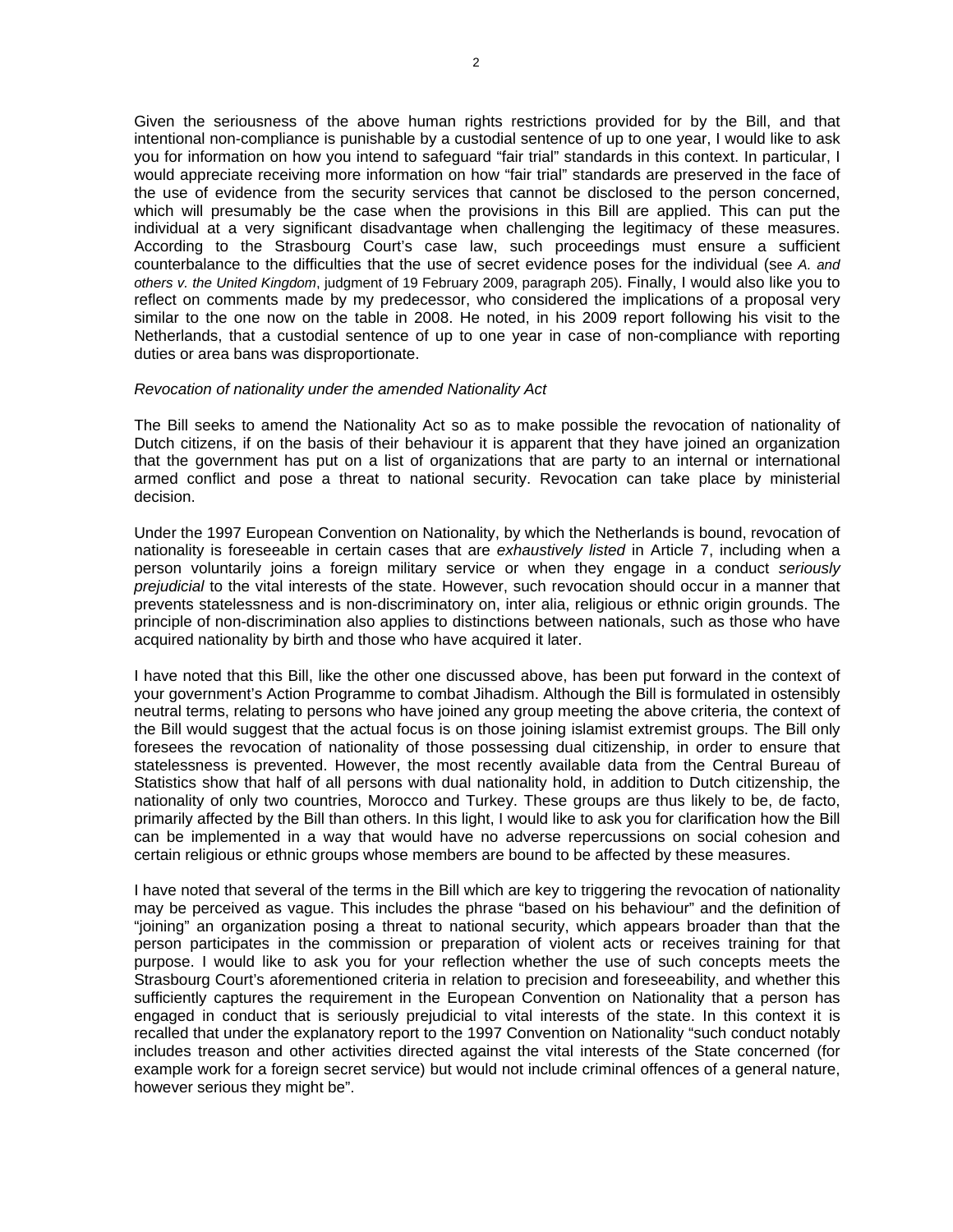Furthermore, I recall that under Article 12 of the 1997 Convention on Nationality all decisions must be subject to an administrative or judicial review. Individuals concerned must enjoy a right of appeal against decisions relating to nationality. Thus, I would appreciate receiving more information on how the right to an effective remedy, enshrined also in Article 13 ECHR, can be adequately guaranteed especially in cases where the person concerned has left the Netherlands and will be unable to return to appeal a revocation decision in person, which may present obstacles to a fair hearing. Could you also reflect on the above-mentioned problem of the use of secret evidence and the need for sufficient counterbalances in the context of a fair trial? (see *A. and others v. UK*, judgment of 19 February 2009, paragraph 220).

## *Major issues arising from the Intelligence Services Bill*

During my visit to the Netherlands in May 2014 I had the occasion to discuss the 2002 Intelligence and Security Services Act (*Wet op de inlichtingen- en veiligheidsdiensten* 2002). I have noted with interest that a Bill for a new Intelligence and Security Services Act was presented to the Lower House of Parliament on 30 October.

I am concerned to learn that the draft Bill seems to expand the powers of the intelligence services to engage in online surveillance of large groups of people at once, including those who are in no way connected to crimes or activities endangering national security. Given the expansive natures of the powers involved, strong oversight is crucial.

In my 2015 *Issue Paper on the democratic and effective oversight of national security services*, I set out what such oversight in compliance with Council of Europe standards might look like. I take note of the proposal to set up a Review Board for the Use of Powers (*Toetsingscommissie Inzet Bevoegdheden*, TIB), consisting of legal experts who will have the authority to review the legality of ministerial decisions to initiate surveillance activities prior to these taking effect. The TIB is specifically introduced as a response to criticism that an earlier draft, which lacked a prior review, would not be compliant with the case law of the Strasbourg Court. I would be grateful to receive more information about how extensive the scope of the review the TIB will be, and how it will be ensured that the TIB operates fully independently.

The TIB's role would appear to focus on the initiation of surveillance activities. Human rights issues, however, are also likely to occur at later stages, for example when gathered data are stored and analysed. I would be interested in hearing from you how effective oversight is organized throughout these stages. In this context, I would like to remind you of my recommendation, made on the occasion of my 2014 visit, that the role of the Review Committee for the Intelligence and Security Services (*Commissie van Toezicht op de Inlichtingen- en Veiligheidsdiensten*, CTIVD) and the authority of its decisions be expanded. In the Bill, the Committee's findings on individual complaints will be binding, which is a positive step forward. Outside of the individual complaints procedure, however, findings remain non-binding. I again refer you to my above-mentioned Issue Paper and the recommendations therein, which I believe will assist you in making the necessary improvements to oversight practices.

#### *Impact of counter-terrorism measures on certain social groups*

In various countries I have warned that repressive counter-terrorism measures, when not applied in a very restrictive, proportionate and precise manner, lead to stigmatization and alienation of particular social groups, who might be disproportionately affected.

I would like to stress that the fight against terrorism may not be won solely by repressive measures. Prevention is key. Article 3 of the 2005 European Convention on the Prevention of Terrorism requires states parties to promote tolerance, including by encouraging systematic, inter-religious and crosscultural dialogue in order to prevent tensions that contribute to the commission of terrorist offences. This is particularly necessary in modern multicultural societies like the one in the Netherlands. Such policies should also provide for the effective elimination of discrimination, especially on ethnic or religious grounds, in law and practice, and for everyone's access to inclusive, quality education.